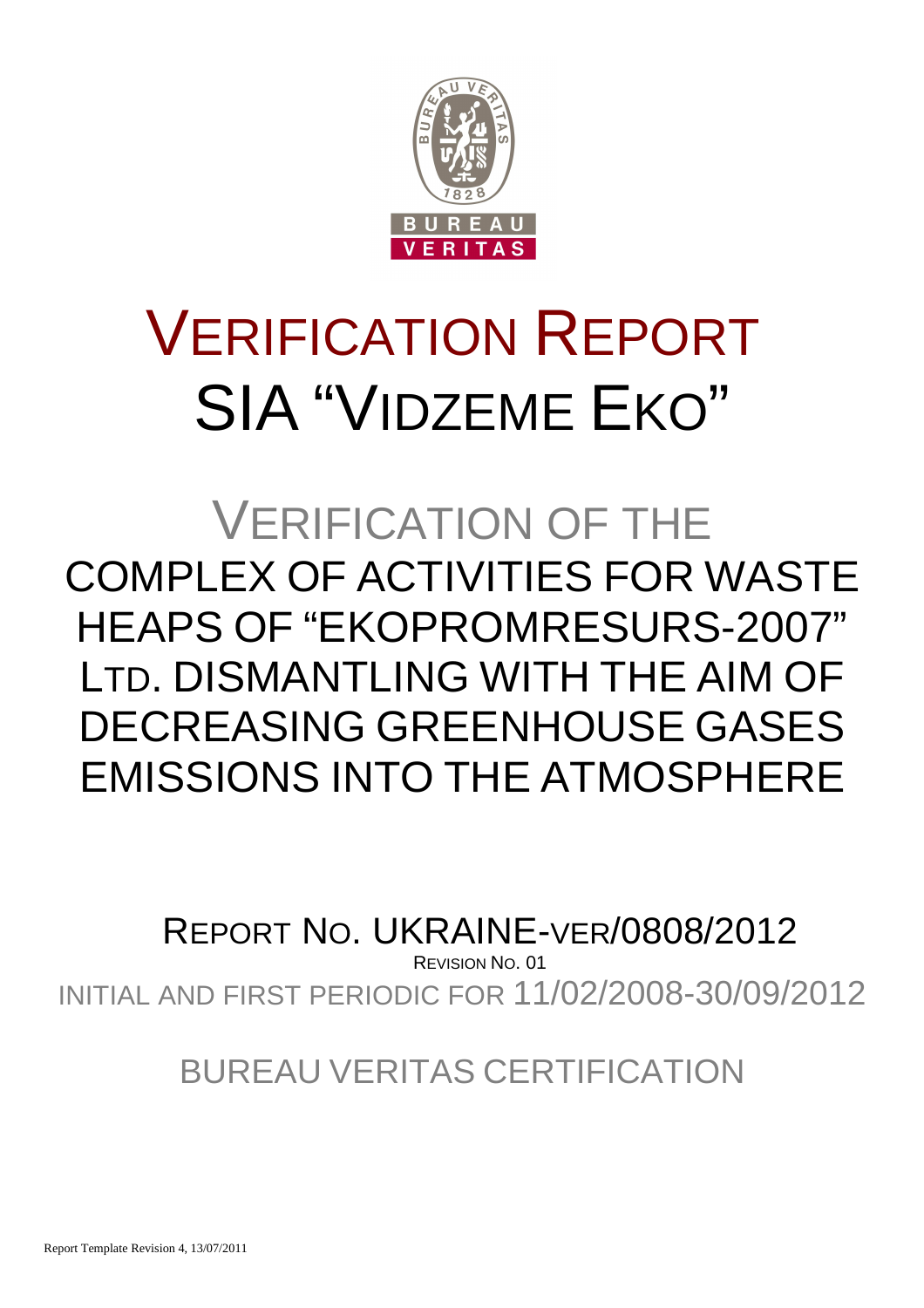

the state of the state of the state of the state of the state of the state of the state of the state of the state of the state of the state of the state of the state of the state of the state of the state of the state of t

| Date of first issue:<br>20/10/2012                                                                                                                                                                                                                                                                                                                                                                                                                                                                                                                                                                                                                                                                                                                                                                                                                                                                                                                                                                                                               | Organizational unit:<br><b>Holding SAS</b> | <b>Bureau Veritas Certification</b>                                                                  |  |
|--------------------------------------------------------------------------------------------------------------------------------------------------------------------------------------------------------------------------------------------------------------------------------------------------------------------------------------------------------------------------------------------------------------------------------------------------------------------------------------------------------------------------------------------------------------------------------------------------------------------------------------------------------------------------------------------------------------------------------------------------------------------------------------------------------------------------------------------------------------------------------------------------------------------------------------------------------------------------------------------------------------------------------------------------|--------------------------------------------|------------------------------------------------------------------------------------------------------|--|
| Client:<br>SIA "Vidzeme Eko"                                                                                                                                                                                                                                                                                                                                                                                                                                                                                                                                                                                                                                                                                                                                                                                                                                                                                                                                                                                                                     | Client ref.:<br>Victor Tkachenko           |                                                                                                      |  |
| Summary:<br>Bureau Veritas Certification has made the initial, 1 <sup>st</sup> periodic verification of the "Complex of activities for waste<br>heaps of "Ekopromresurs-2007" Itd. dismantling with the aim of decreasing greenhouse gases emissions into<br>the atmosphere", project of SIA "Vidzeme Eko" located in Krasnyi Luch town, Luhansk Region, Ukraine, and<br>applying JI specific approach, on the basis of UNFCCC criteria for the JI, as well as criteria given to provide for<br>consistent project operations, monitoring and reporting. UNFCCC criteria refer to Article 6 of the Kyoto<br>Protocol, the JI rules and modalities and the subsequent decisions by the JI Supervisory Committee, as well as<br>the host country criteria.                                                                                                                                                                                                                                                                                         |                                            |                                                                                                      |  |
| The verification scope is defined as a periodic independent review and ex post determination by the Accredited<br>Entity of the monitored reductions in GHG emissions during defined verification period, and consisted of the<br>following three phases: i) desk review of the monitoring report against project design and the baseline and<br>monitoring plan; ii) follow-up interviews with project stakeholders; iii) resolution of outstanding issues and the<br>issuance of the final verification report and opinion. The overall verification, from Contract Review to<br>Verification Report & Opinion, was conducted using Bureau Veritas Certification internal procedures.                                                                                                                                                                                                                                                                                                                                                          |                                            |                                                                                                      |  |
| The first output of the verification process is a list of Clarification, Corrective Actions Requests, Forward<br>Actions Requests (CR, CAR and FAR), presented in Appendix A.                                                                                                                                                                                                                                                                                                                                                                                                                                                                                                                                                                                                                                                                                                                                                                                                                                                                    |                                            |                                                                                                      |  |
| In summary, Bureau Veritas Certification confirms that the project is implemented as planned and described in<br>approved project design documents. Installed equipment being essential for generating emission reduction<br>runs reliably and is calibrated appropriately. The monitoring system is in place and the project is generating<br>GHG emission reductions. The GHG emission reduction is calculated accurately and without material errors,<br>omissions, or misstatements, and the ERUs issued totalize 7 379 668 tonnes of CO2 equivalent for the<br>monitoring period from 11/02/2008 to 30/09/2012 (1457144 tCO2eq for 11/02/2008-31/12/2008, 1584483<br>tCO2eq for 01/01/2009-31/12/2009, 1542925 tCO2eq for 01/01/2010-31/12/2010, 1562632 tCO2eq for<br>01/01/2011-31/12/2011, 1232484 tCO2eq for 01/01/2012-30/09/2012).<br>Our opinion relates to the project's GHG emissions and resulting GHG emission reductions reported and<br>related to the approved project baseline and monitoring, and its associated documents. |                                            |                                                                                                      |  |
| Report No.:<br>Subject Group:<br>Ukraine-ver/0808/2012<br>JI                                                                                                                                                                                                                                                                                                                                                                                                                                                                                                                                                                                                                                                                                                                                                                                                                                                                                                                                                                                     |                                            |                                                                                                      |  |
| Project title:<br>Complex<br>of activities<br>for waste<br>"Ekopromresurs-2007" Itd. dismantling with the aim<br>of decreasing greenhouse gases emissions into the<br>atmosphere                                                                                                                                                                                                                                                                                                                                                                                                                                                                                                                                                                                                                                                                                                                                                                                                                                                                 | heaps<br>of                                |                                                                                                      |  |
| Work carried out by:<br>Svitlana Gariyenchyk - Team Leader, Lead<br>Verifier<br>Vyacheslav Yeriomin - Team Member, Verifier                                                                                                                                                                                                                                                                                                                                                                                                                                                                                                                                                                                                                                                                                                                                                                                                                                                                                                                      |                                            |                                                                                                      |  |
| Work reviewed by:<br>Ivan Sokolov - Technical Reviewer ertification<br>Vasyl Kobzar - Technical Specialis SAS<br>Work approved by:                                                                                                                                                                                                                                                                                                                                                                                                                                                                                                                                                                                                                                                                                                                                                                                                                                                                                                               |                                            | $\times$<br>No distribution without permission from the<br>Client or responsible organizational unit |  |
| Ivan Sokolov - Operational Manager<br>Date of this revision:                                                                                                                                                                                                                                                                                                                                                                                                                                                                                                                                                                                                                                                                                                                                                                                                                                                                                                                                                                                     |                                            | Limited distribution                                                                                 |  |
| Rev. No.:<br>11/11/2012<br>01<br>21                                                                                                                                                                                                                                                                                                                                                                                                                                                                                                                                                                                                                                                                                                                                                                                                                                                                                                                                                                                                              | Number of pages:                           | Unrestricted distribution                                                                            |  |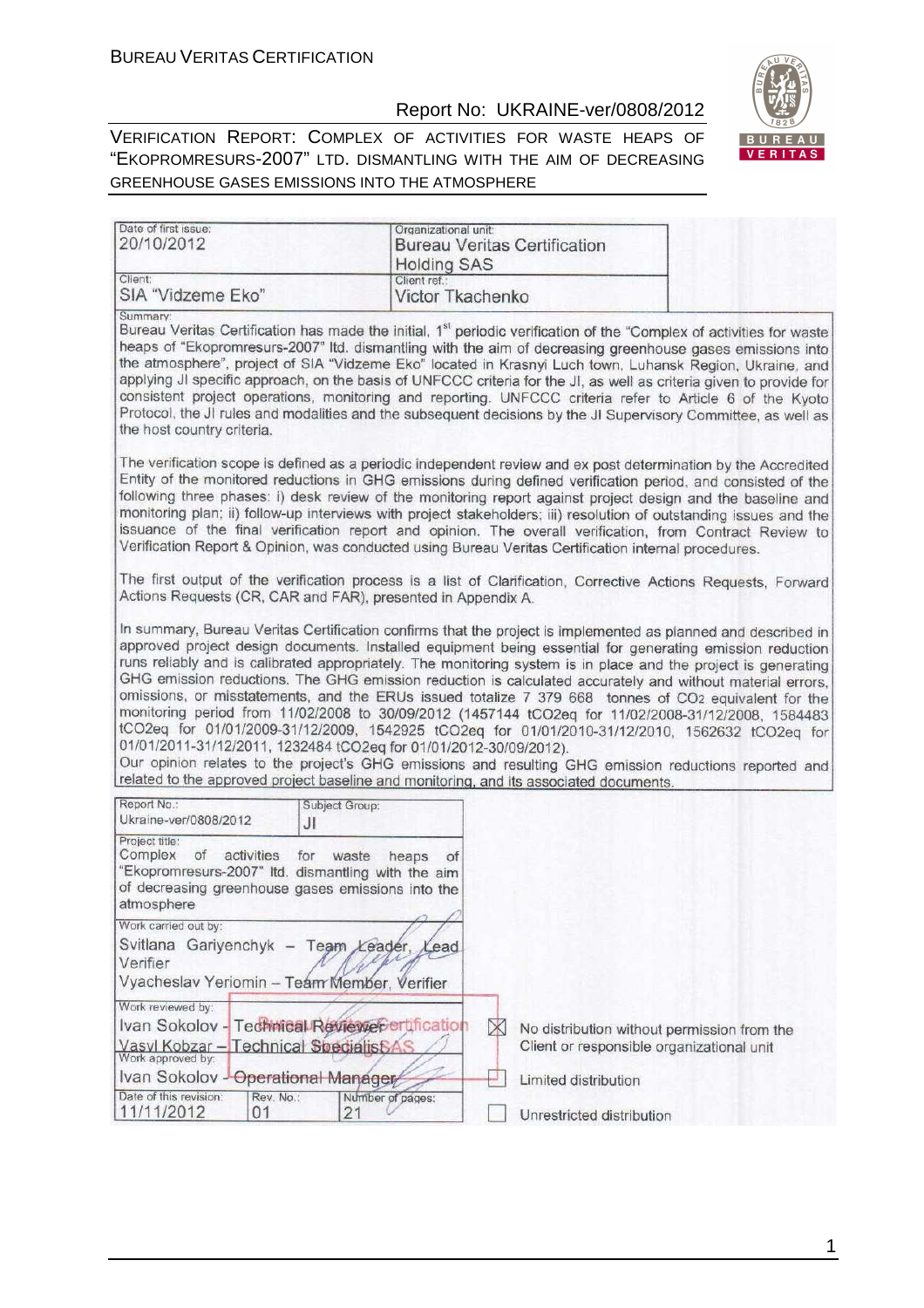VERIFICATION REPORT: COMPLEX OF ACTIVITIES FOR WASTE HEAPS OF "EKOPROMRESURS-2007" LTD. DISMANTLING WITH THE AIM OF DECREASING GREENHOUSE GASES EMISSIONS INTO THE ATMOSPHERE

# **Table of Contents Page 2014**

| 1              |                                                                     |                |
|----------------|---------------------------------------------------------------------|----------------|
| 1.1            | Objective                                                           | 3              |
| 1.2            | Scope                                                               | 3              |
| 1.3            | <b>Verification Team</b>                                            | 3              |
| $\overline{2}$ |                                                                     |                |
| 2.1            | <b>Review of Documents</b>                                          | $\overline{4}$ |
| 2.2            | Follow-up Interviews                                                | $\overline{4}$ |
| 2.3            | Resolution of Clarification, Corrective and Forward Action Requests | 5              |
| 3              |                                                                     |                |
| 3.1            | Remaining issues and FARs from previous verifications               | 6              |
| 3.2            | Project approval by Parties involved (90-91)                        | 6              |
| 3.3            | Project implementation (92-93)                                      | 6              |
| 3.4            | Compliance of the monitoring plan with the monitoring methodology   |                |
|                | $(94-98)$                                                           | 8              |
| 3.5            | Revision of monitoring plan (99-100)                                | 8              |
| 3.6            | Data management (101)                                               | 8              |
| 3.7            | Verification regarding programmes of activities (102-110)           | 9              |
| 4              |                                                                     |                |
| 5              |                                                                     |                |
|                |                                                                     |                |

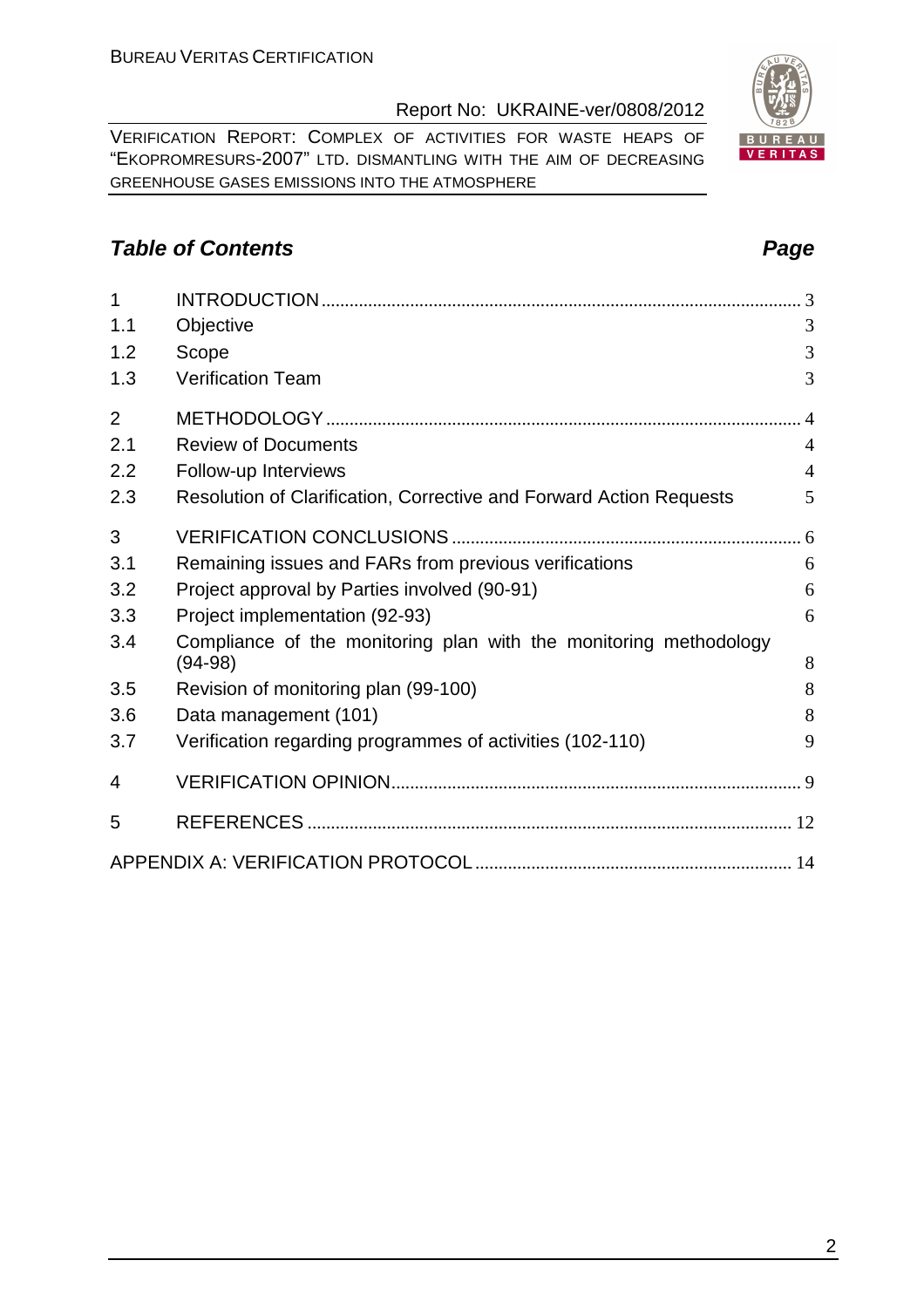VERIFICATION REPORT: COMPLEX OF ACTIVITIES FOR WASTE HEAPS OF "EKOPROMRESURS-2007" LTD. DISMANTLING WITH THE AIM OF DECREASING GREENHOUSE GASES EMISSIONS INTO THE ATMOSPHERE

#### **1 INTRODUCTION**

SIA "Vidzeme Eko" has commissioned Bureau Veritas Certification to verify the emissions reductions of its JI project "Complex of activities for waste heaps of "Ekopromresurs-2007" ltd. dismantling with the aim of decreasing greenhouse gases emissions into the atmosphere" (hereafter called "the project") at Krasnyi Luch town, Luhansk Region, Ukraine.

This report summarizes the findings of the verification of the project, performed on the basis of UNFCCC criteria, as well as criteria given to provide for consistent project operations, monitoring and reporting.

# **1.1 Objective**

Verification is the periodic independent review and ex post determination by the Accredited Independent Entity of the monitored reductions in GHG emissions during defined verification period.

The objective of verification can be divided in Initial Verification and Periodic Verification.

UNFCCC criteria refer to Article 6 of the Kyoto Protocol, the JI rules and modalities and the subsequent decisions by the JI Supervisory Committee, as well as the host country criteria.

# **1.2 Scope**

The verification scope is defined as an independent and objective review of the project design document, the project's baseline study, monitoring plan and monitoring report, and other relevant documents. The information in these documents is reviewed against Kyoto Protocol requirements, UNFCCC rules and associated interpretations.

The verification is not meant to provide any consulting towards the Client. However, stated requests for clarifications, corrective and/or forward actions may provide input for improvement of the project monitoring towards reductions in the GHG emissions.

# **1.3 Verification Team**

The verification team consists of the following personnel:

| Svitlana Gariyenchyk<br><b>Bureau Veritas Certification</b> | Team Leader, Climate Change Verifier |
|-------------------------------------------------------------|--------------------------------------|
| Vyacheslav Yeriomin<br><b>Bureau Veritas Certification</b>  | <b>Climate Change Verifier</b>       |

This verification report was reviewed by:

Ivan Sokolov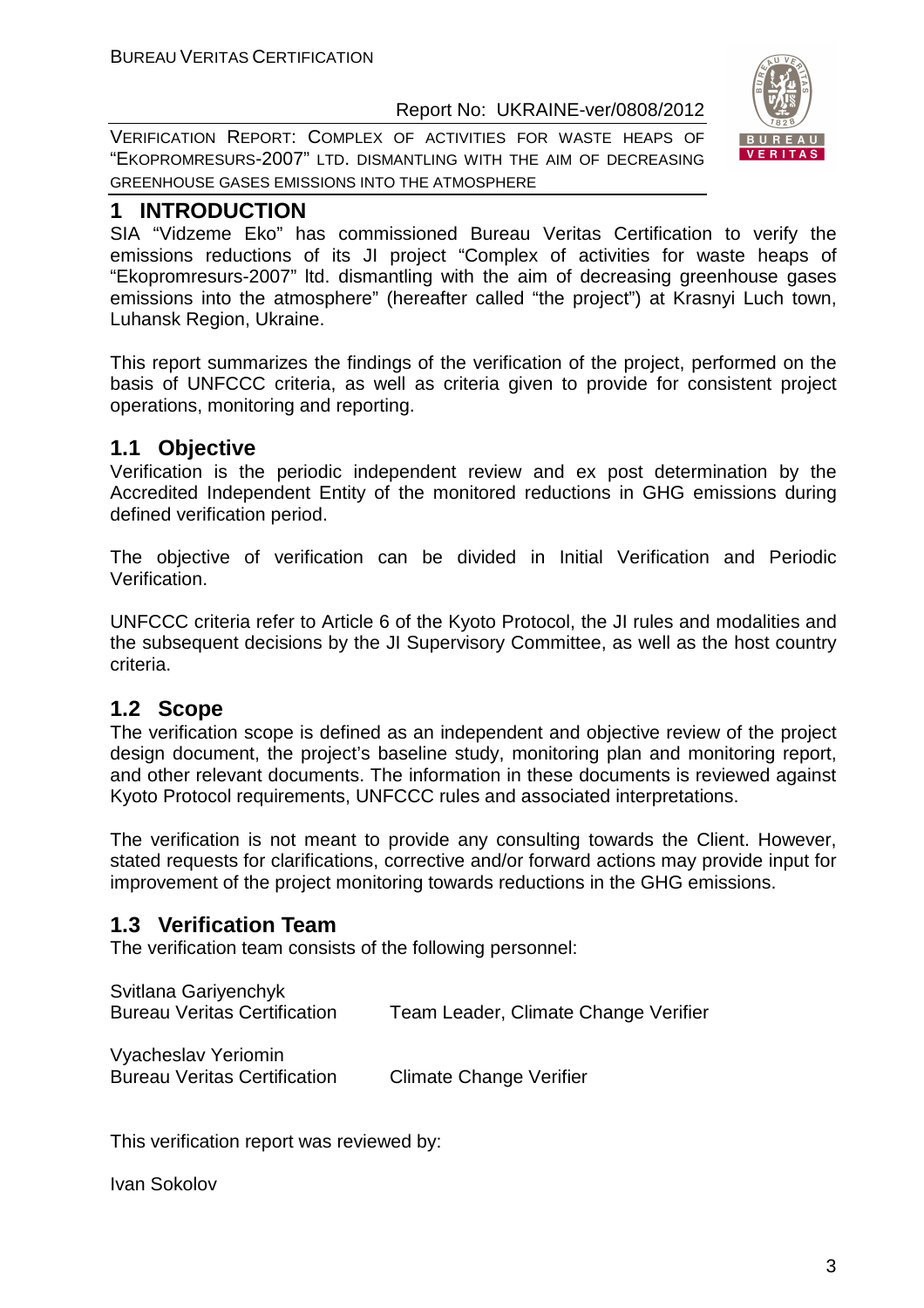

VERIFICATION REPORT: COMPLEX OF ACTIVITIES FOR WASTE HEAPS OF "EKOPROMRESURS-2007" LTD. DISMANTLING WITH THE AIM OF DECREASING GREENHOUSE GASES EMISSIONS INTO THE ATMOSPHERE

Bureau Veritas Certification, Internal Technical Reviewer Vasyl Kobzar Bureau Veritas Certification, Technical Specialist

# **2 METHODOLOGY**

The overall verification, from Contract Review to Verification Report & Opinion, was conducted using Bureau Veritas Certification internal procedures.

In order to ensure transparency, a verification protocol was customized for the project, according to the version 01 of the Joint Implementation Determination and Verification Manual, issued by the Joint Implementation Supervisory Committee at its 19 meeting on 04/12/2009. The protocol shows, in a transparent manner, criteria (requirements), means of verification and the results from verifying the identified criteria. The verification protocol serves the following purposes:

- It organizes, details and clarifies the requirements a JI project is expected to meet;
- It ensures a transparent verification process where the verifier will document how a particular requirement has been verified and the result of the verification.

The completed verification protocol is enclosed in Appendix A to this report.

#### **2.1 Review of Documents**

The Monitoring Report (MR) submitted by SIA "Vidzeme Eko" and additional background documents related to the project design and baseline, i.e. country Law, Project Design Document (PDD), and/or Guidance on criteria for baseline setting and monitoring, Host party criteria, Kyoto Protocol, Clarifications on Verification Requirements to be Checked by an Accredited Independent Entity were reviewed.

The verification findings presented in this report relate to the Monitoring Report version(s) 2.0 and project as described in the determined PDD.

#### **2.2 Follow-up Interviews**

On 16/10/2012 Bureau Veritas Certification performed on-site interviews with project stakeholders to confirm selected information and to resolve issues identified in the document review. Representatives of "Ekopromresurs-2007" Ltd. and SIA "Vidzeme Eko" were interviewed (see References). The main topics of the interviews are summarized in Table 1.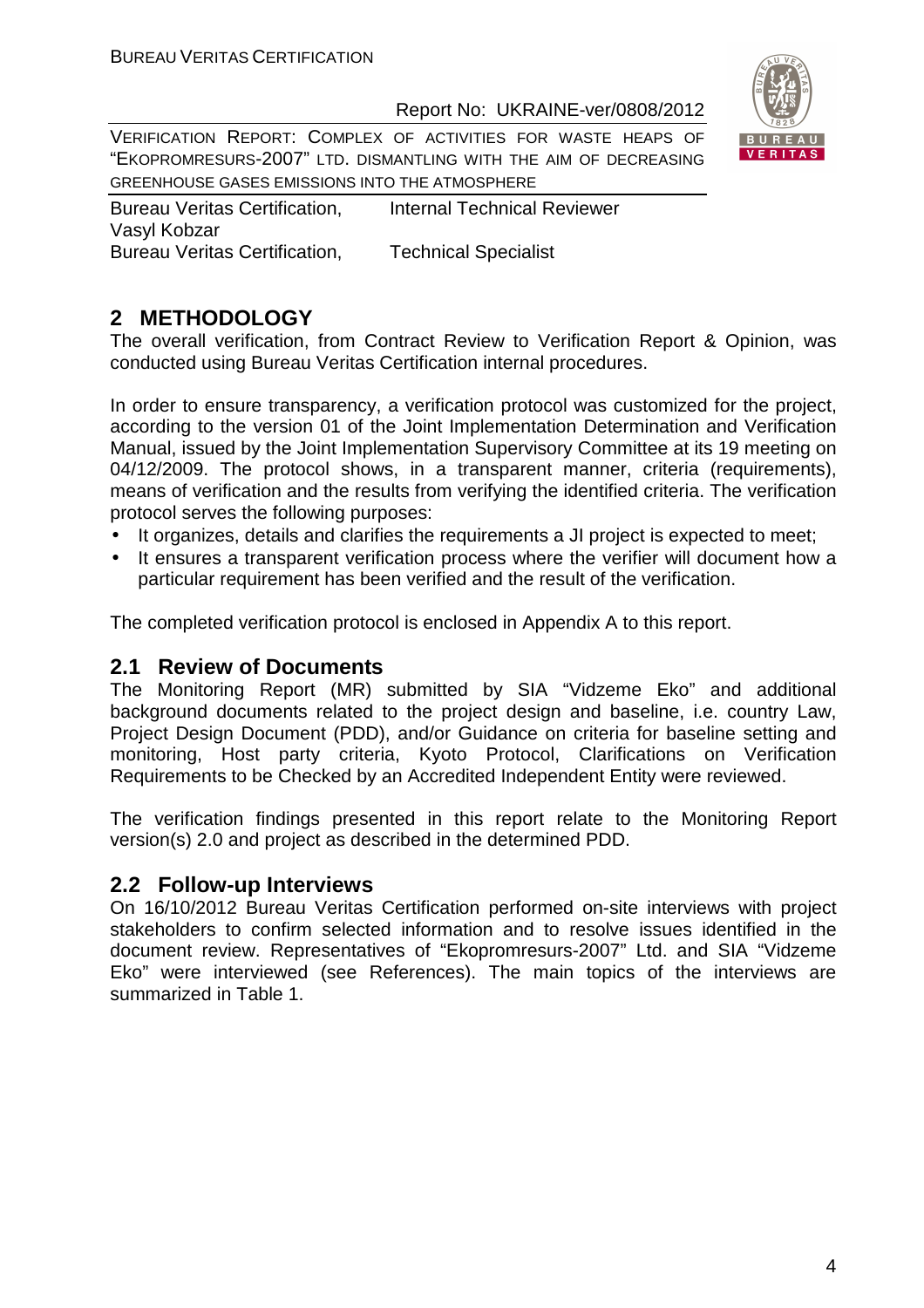

VERIFICATION REPORT: COMPLEX OF ACTIVITIES FOR WASTE HEAPS OF "EKOPROMRESURS-2007" LTD. DISMANTLING WITH THE AIM OF DECREASING GREENHOUSE GASES EMISSIONS INTO THE ATMOSPHERE

|  | Table 1 | Interview topics |
|--|---------|------------------|
|--|---------|------------------|

| <b>Interviewed</b><br>organization     | <b>Interview topics</b>                                                                                                                                                                                                                                                                                                                                                                                                                                                                                                                                      |
|----------------------------------------|--------------------------------------------------------------------------------------------------------------------------------------------------------------------------------------------------------------------------------------------------------------------------------------------------------------------------------------------------------------------------------------------------------------------------------------------------------------------------------------------------------------------------------------------------------------|
| "Ekopromresurs-<br>2007" Ltd.          | • Organizational structure<br>Responsibilities and authorities<br>$\bullet$<br>Roles and responsibilities for data collection and<br>$\bullet$<br>processing<br>$\bullet$<br>Installation of equipment<br>$\bullet$<br>Data logging, archiving and reporting<br>$\bullet$<br>Metering equipment control<br>$\bullet$<br>Metering record keeping system, database<br>$\bullet$<br>IT management<br>$\bullet$<br>Training of personnel<br>$\bullet$<br>Quality management procedures and technology<br>$\bullet$<br>Internal audits and check-ups<br>$\bullet$ |
| <b>CONSULTANT</b><br>SIA "Vidzeme Eko" | Baseline methodology<br>$\bullet$<br>Monitoring plan<br>$\bullet$<br>Monitoring report<br>$\bullet$<br><b>Excel spreadsheets</b><br>$\bullet$                                                                                                                                                                                                                                                                                                                                                                                                                |

# **2.3 Resolution of Clarification, Corrective and Forward Action Requests**

The objective of this phase of the verification is to raise the requests for corrective actions and clarification and any other outstanding issues that needed to be clarified for Bureau Veritas Certification positive conclusion on the GHG emission reduction calculation.

If the Verification Team, in assessing the monitoring report and supporting documents, identifies issues that need to be corrected, clarified or improved with regard to the monitoring requirements, it should raise these issues and inform the project participants of these issues in the form of:

(a) Corrective action request (CAR), requesting the project participants to correct a mistake that is not in accordance with the monitoring plan;

(b) Clarification request (CL), requesting the project participants to provide additional information for the Verification Team to assess compliance with the monitoring plan;

(c) Forward action request (FAR), informing the project participants of an issue, relating to the monitoring that needs to be reviewed during the next verification period.

The Verification Team will make an objective assessment as to whether the actions taken by the project participants, if any, satisfactorily resolve the issues raised, if any, and should conclude its findings of the verification.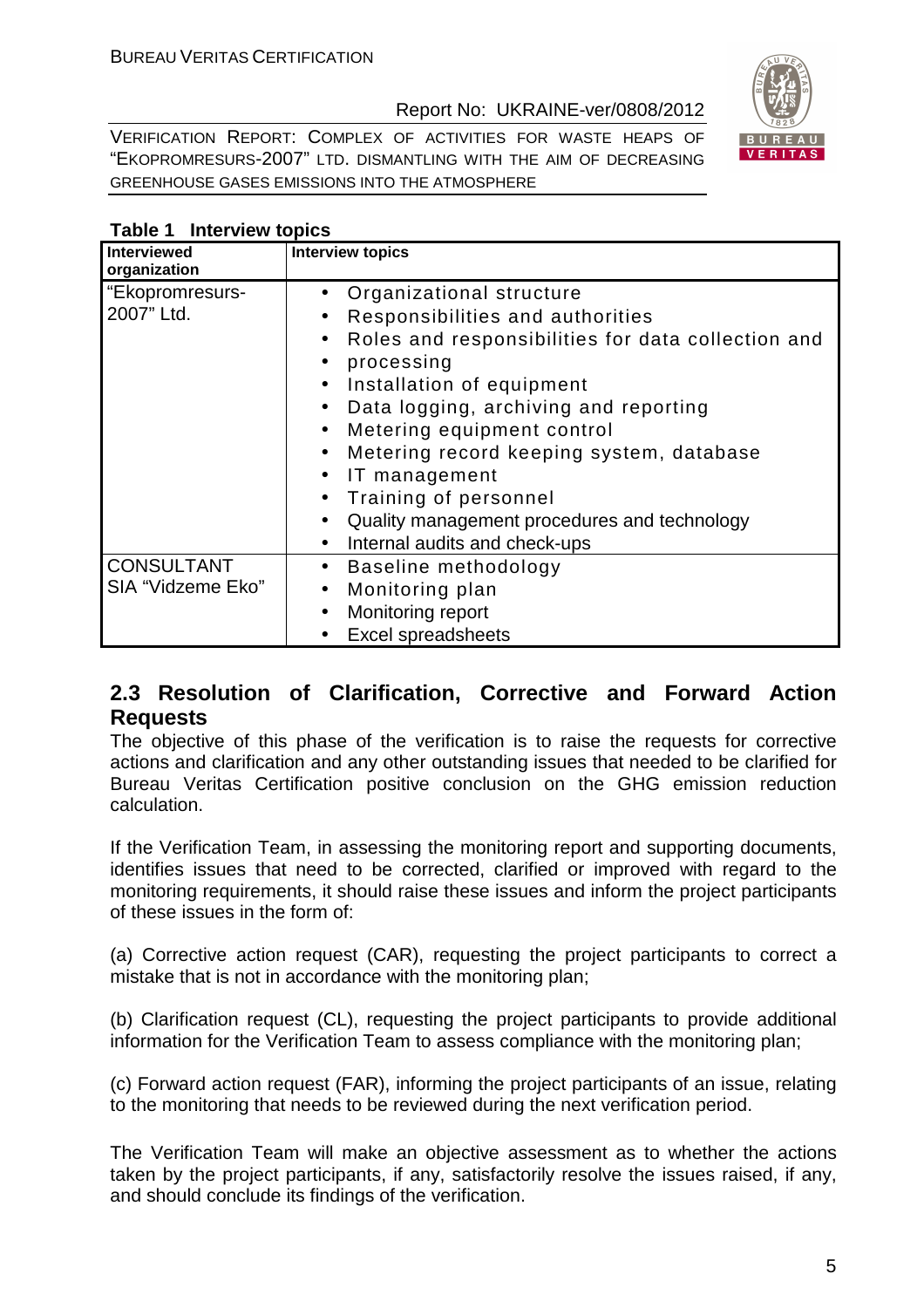VERIFICATION REPORT: COMPLEX OF ACTIVITIES FOR WASTE HEAPS OF "EKOPROMRESURS-2007" LTD. DISMANTLING WITH THE AIM OF DECREASING GREENHOUSE GASES EMISSIONS INTO THE ATMOSPHERE



To guarantee the transparency of the verification process, the concerns raised are documented in more detail in the verification protocol in Appendix A.

# **3 VERIFICATION CONCLUSIONS**

In the following sections, the conclusions of the verification are stated.

The findings from the desk review of the original monitoring documents and the findings from interviews during the follow up visit are described in the Verification Protocol in Appendix A.

The Clarification, Corrective and Forward Action Requests are stated, where applicable, in the following sections and are further documented in the Verification Protocol in Appendix A. The verification of the Project resulted in 3 Corrective Action Requests, 1 Clarification Requests, and 0 Forward Action Requests.

The number between brackets at the end of each section corresponds to the DVM paragraph.

#### **3.1 Remaining issues and FARs from previous verifications**

There is no FAR available from determination process, provided by Bureau Veritas Certification.

#### **3.2 Project approval by Parties involved (90-91)**

The project was approved by both Parties Involved. Letter of Approval #3111/23/7 dated 19/10/2012 issued by State Environment Investment Agency of Ukraine. Letter of Approval 12.2-02/14315 dated 30/10/2012 issued by Ministry of Environment protection and regional development of Republic Latvia

The abovementioned written approval is unconditional.

#### **3.3 Project implementation (92-93)**

Proposed project consists in full dismantling of waste heaps with sorting and enrichment of obtained coal containing rock mass.

Proposed project include dismantling of waste heaps # 1 and #2 of mine #2, waste heap of cross cut Gamozhenko VP "Shahta "Knyaginivska", waste heap # 26 of mine # 26 VP "Shahta "Miusynska" SE "DONBASANTRATSYT", waste heap #2 of mine #3/4 Yanivska and waste heap #2 of mine # 3/4 "Miusynska" and sorting unit, which is in property of "Artik-Bud" LLC. "Ekopromresurs-2007" LLC is owner of waste heaps and processes it at sorting unit of "Artik-Bud" LLC on sub-contract relations basis. Also "Artik-Bud" LLC provides personnel and transporting vehicles for waste heap dismantling and transportation of rock mass to the sorting unit. "GZF Almazna" LLC provides chemical analysis of obtained coal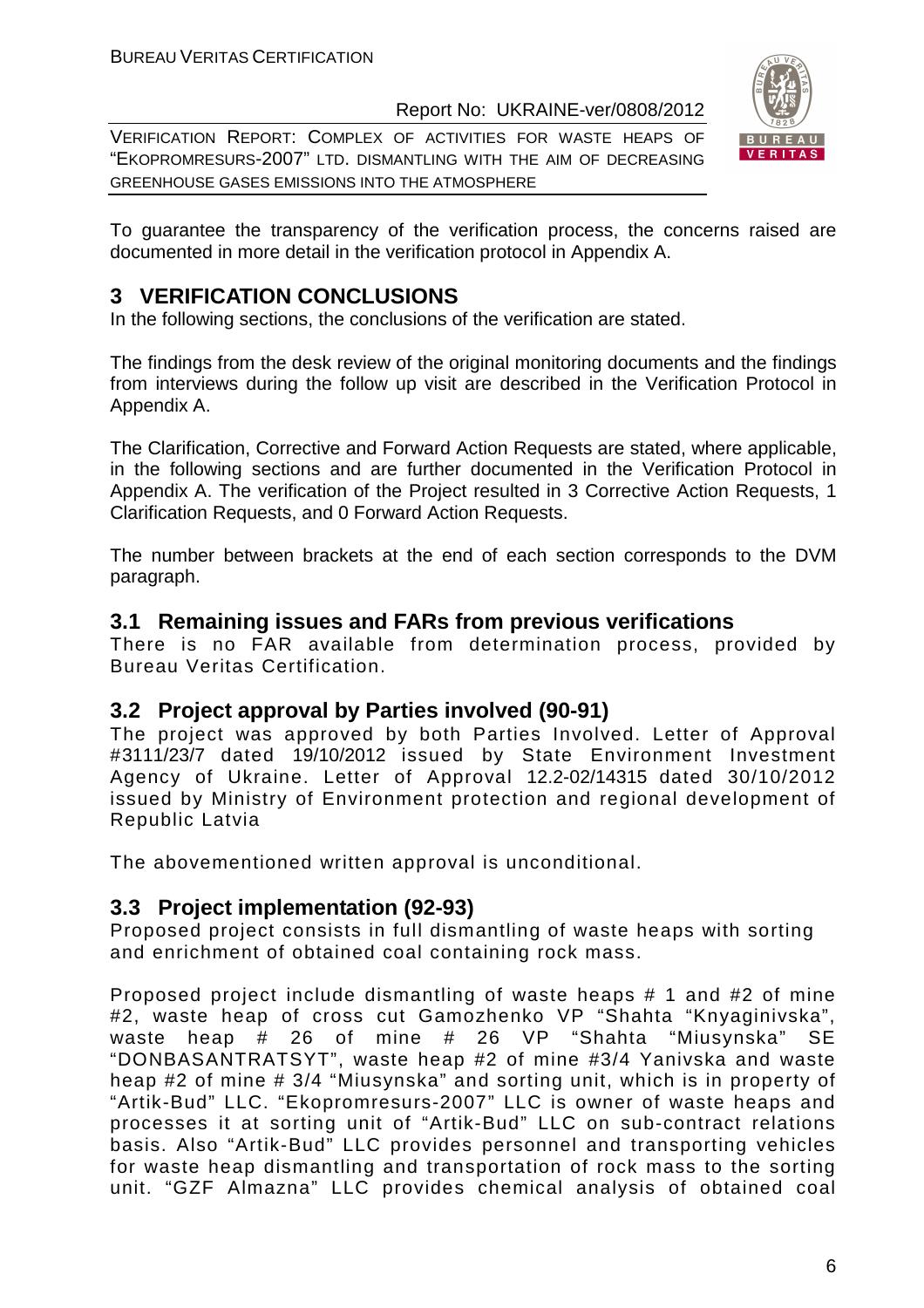



concentrate. "Smartbudresurs" Ltd is the owner of automobile scales, which is used for weighting of obtained sorted fraction. Contract documents on relations between enterprises involved to the project are listed in the Table Category 2 documents

Technologies employed in the project activity are described below Bulldozers rise to the top of the dump on its tail section. Dismantling of dump with bulldozers is carried by horizontal layers, after lowering the height of dump to 25-30 m, allowed dismantling by slope (15 °) layers. A combined method for the dump dismantling is used, when after decline by bulldozers to lower layer height, in which entrance road can be constructed, further dismantling is carried out by excavators with direct loading rock into vehicles.

On the second stage, the rock mass is delivered to the sorting unit of "Artik-Bud" LLC for further enrichment. The rock mass is supplied to the inertial screening sifter GIL-52a by dry or wet mode. Beneficiation products (sorting coal) are transported by conveyor belt into bins for further shipment to the consumer. Waste is transported to the flat dump.

Data on waste heaps such a geographical coordinates, mass value of containing rocks, physical measures are provided in the section A.4.1.4.

Main work characteristics of heavy transporting vehicles and equipment of coal beneficiation plant are provided in the section A.4.2 of the PDD.

Data on waste heaps such a geographical coordinates, mass value of containing rocks, physical measures, main work characteristics of heavy transporting vehicles and equipment of coal beneficiation plant are provided in the PDD.

Installation of equipment for waste heap dismantling was begun in 16/01/2008. Crediting period for ERUs generation and waste heap dismantling started 11/02/2008.

Level of project activity is depended by coal demand at Ukrainian market. Project owner doesn't keep coal at warehouses and produce beneficiated rock mass as when necessary.

Project boundaries described in the determined PDD are kept; coal from another waste heaps doesn't uses in project.

Delineation with determined project "Dismantling of waste heap at "Miusynska" mine" ITL1000428 was found satisfactory.

Difference between estimated emission reductions indicated in the PDD and provided in the Monitoring report is not observed. Factually PDDs calculations are performed expost for monitoring.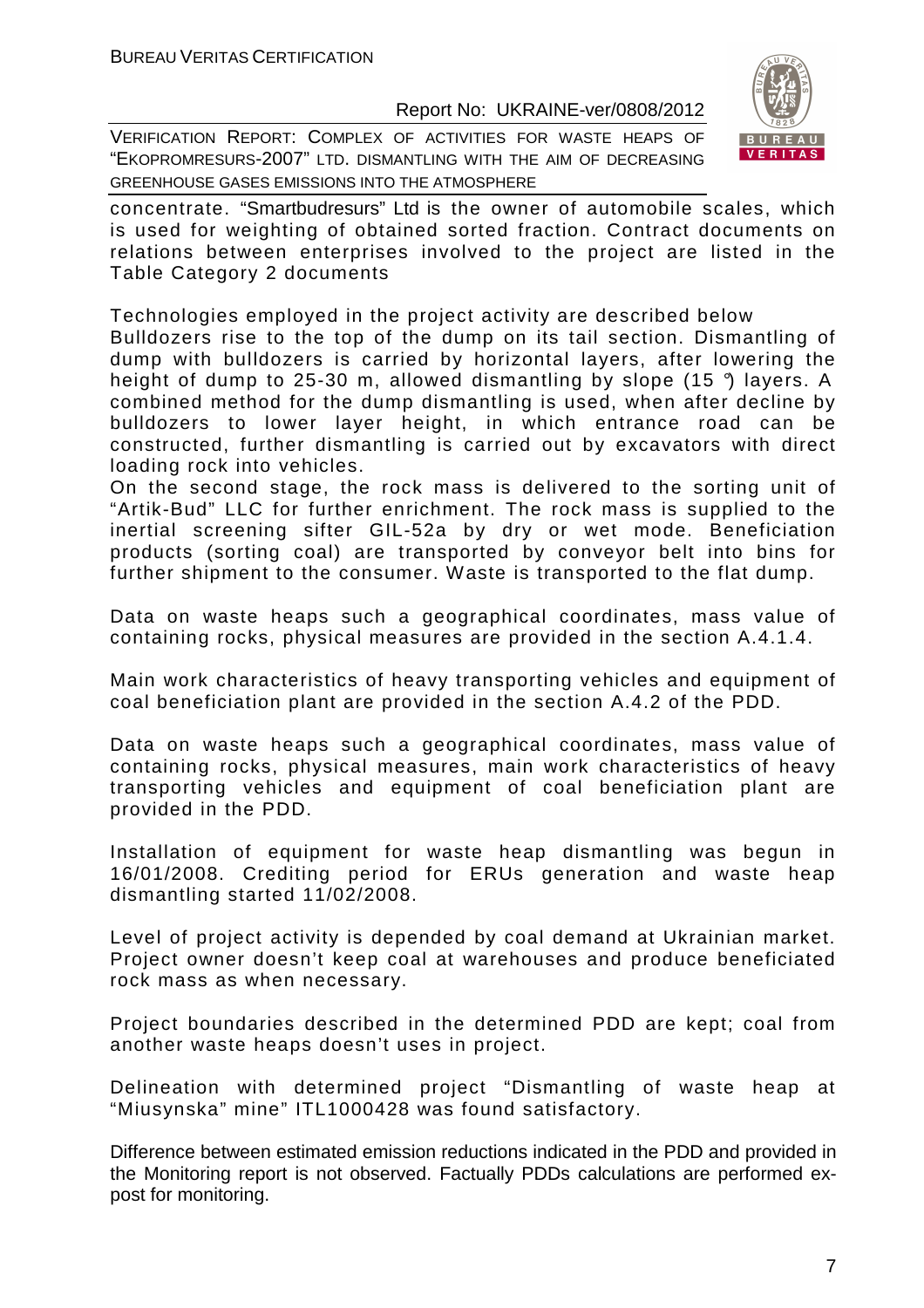VERIFICATION REPORT: COMPLEX OF ACTIVITIES FOR WASTE HEAPS OF "EKOPROMRESURS-2007" LTD. DISMANTLING WITH THE AIM OF DECREASING GREENHOUSE GASES EMISSIONS INTO THE ATMOSPHERE



Identified problem areas for project implementation status, project participants' responses and conclusions of Bureau Veritas Certification are described in Annex A (refer to CAR01, CL01)

### **3.4 Compliance of the monitoring plan with the monitoring methodology (94-98)**

For calculating the emission reductions, key factors, such as availability of work power and financing, seasonal coal requirement on Ukraine inside market, prices of diesel fuel and electric energy, influencing the baseline emissions and the activity level of the project and the emissions as well as risks associated with the project were taken into account, as appropriate.

Data sources used for calculating emission reductions, such as work forecasts, bookkeepers invoices, laboratory analysis samples, work logbooks are clearly identified, reliable and transparent.

Emission factors, including default emission factors, are selected by carefully balancing accuracy and reasonableness, and appropriately justified of the choice. Default emission factors, such as emission factor for electricity consumption, carbon content in diesel fuel and coal, are in line with Ukraine National GHG Inventory report for 1990-2010 years.

The calculation of emission reductions is based on conservative assumptions and the most plausible scenarios in a transparent manner.

Identified problem areas for compliance of the monitoring plan with the monitoring methodology, project participants' responses and conclusions of Bureau Veritas Certification are described in Annex A (refer to CAR02)

#### **3.5 Revision of monitoring plan (99-100)**

"Not applicable"

#### **3.6 Data management (101)**

The data and their sources, provided in monitoring report, are clearly identified, reliable and transparent.

The implementation of data collection procedures is in accordance with the monitoring plan, including the quality control and quality assurance procedures.

The function of the monitoring equipment, including its calibration status, is in order.

Consumption of diesel fuel is accounting by bookkeeper invoices.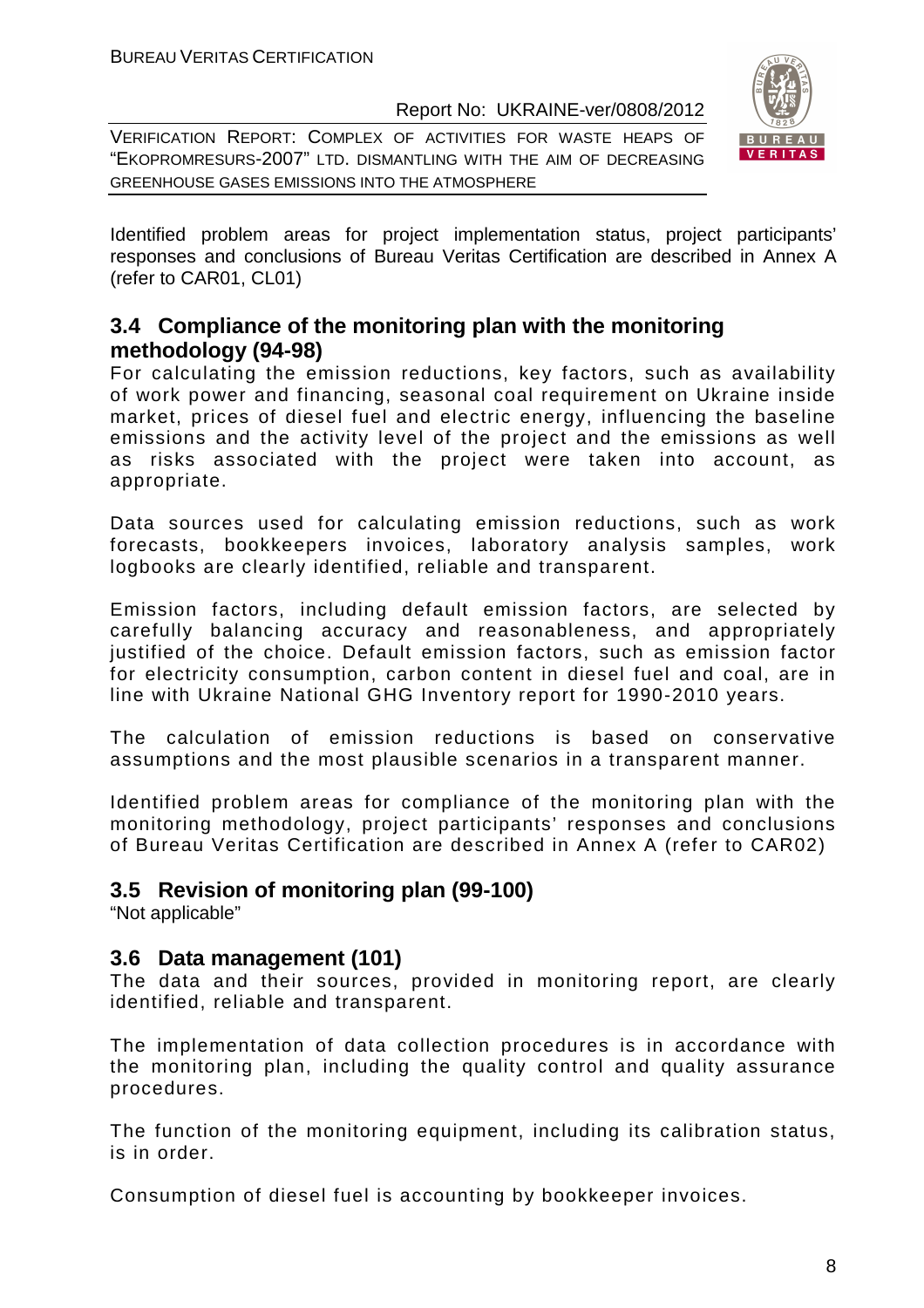VERIFICATION REPORT: COMPLEX OF ACTIVITIES FOR WASTE HEAPS OF "EKOPROMRESURS-2007" LTD. DISMANTLING WITH THE AIM OF DECREASING GREENHOUSE GASES EMISSIONS INTO THE ATMOSPHERE



The evidence and records used for the monitoring are maintained in a traceable manner. Initially data on value and quality of produced coal, track's load, diesel fuel consumption, waste heap mass quantity is obtained from logbooks of relevant work suppliers. The data on electricity consumed is obtained from monthly reports of Regional Electric Network.

The data required to monitor JI project is routinely collected within the normal operations of the "GZF Almazna" LLc and sorting unit of "Artik-Bud" LLC therefore JI monitoring is integral part of routine monitoring

The data collection and management system for the project is in accordance with the monitoring plan. Data monitoring and collection system described in the monitoring report is adequate and working.

Identified problem areas applicable for project data management, responses of project participants, Bureau Veritas Certification conclusions are listed in the Annex A Verification protocol (see CAR03)

# **3.7 Verification regarding programmes of activities (102-110)**

"Not applicable"

# **4 VERIFICATION OPINION**

Bureau Veritas Certification has performed the initial,  $1<sup>st</sup>$  periodic, verification of the Complex of activities for waste heaps of "Ekopromresurs-2007" ltd. dismantling with the aim of decreasing greenhouse gases emissions into the atmosphere Project in Krasnyi Luch town, Luhansk Region, Ukraine, which applies JI specific approach. The verification was performed on the basis of UNFCCC criteria and host country criteria and also on the criteria given to provide for consistent project operations, monitoring and reporting.

The verification consisted of the following three phases: i) desk review of the monitoring report against the project design and the baseline and monitoring plan; ii) follow-up interviews with project stakeholders; iii) resolution of outstanding issues and the issuance of the final verification report and opinion.

The management of SIA "Vidzeme Eko" is responsible for the preparation of the GHG emissions data and the reported GHG emissions reductions of the project on the basis set out within the project Monitoring and Verification Plan indicated in the final PDD version 2.0. The development and maintenance of records and reporting procedures in accordance with that plan, including the calculation and determination of GHG emission reductions from the project, is the responsibility of the management of the project.

Bureau Veritas Certification verified the Project Monitoring Report version 2.0 for the reporting period as indicated below. Bureau Veritas Certification confirms that the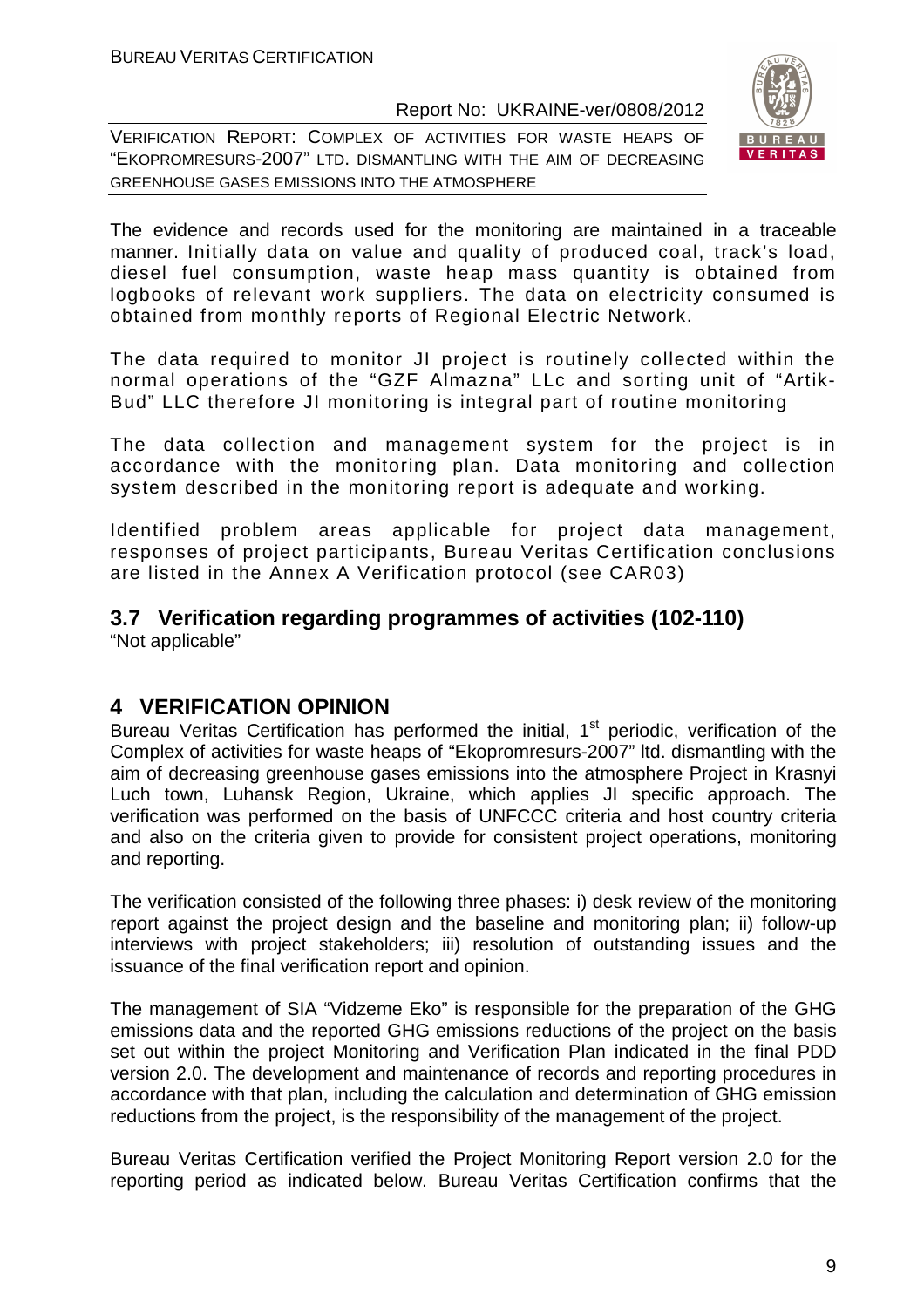VERIFICATION REPORT: COMPLEX OF ACTIVITIES FOR WASTE HEAPS OF "EKOPROMRESURS-2007" LTD. DISMANTLING WITH THE AIM OF DECREASING GREENHOUSE GASES EMISSIONS INTO THE ATMOSPHERE



project is implemented as planned and described in approved project design documents. Installed equipment being essential for generating emission reduction runs reliably and is calibrated appropriately. The monitoring system is in place and the project is generating GHG emission reductions.

Bureau Veritas Certification can confirm that the GHG emission reduction is accurately calculated and is free of material errors, omissions, or misstatements. Our opinion relates to the project's GHG emissions and resulting GHG emissions reductions reported and related to the approved project baseline and monitoring, and its associated documents. Based on the information we have seen and evaluated, we confirm, with a reasonable level of assurance, the following statement:

| Reporting period: From 11/02/2008 to 30/09/2012 |                           |                                                        |
|-------------------------------------------------|---------------------------|--------------------------------------------------------|
| <b>Baseline emissions</b><br>Project emissions  | : 5605310<br>213780       | tonnes of CO2 equivalent.<br>tonnes of CO2 equivalent. |
| Leakages<br><b>Emission Reductions</b>          | $: -1988138$<br>: 7379668 | tonnes of CO2 equivalent.<br>tonnes of CO2 equivalent. |
| From 11/02/2008 to 31/12/2008                   |                           |                                                        |
| <b>Baseline emissions</b>                       | : 1125090                 | tonnes of CO2 equivalent.                              |
| Project emissions<br>Leakages                   | : 43479<br>$: -375533$    | tonnes of CO2 equivalent.<br>tonnes of CO2 equivalent. |
| <b>Emission Reductions</b>                      | : 1457144                 | tonnes of CO2 equivalent.                              |
| From 01/01/2009 to 31/12/2009                   |                           |                                                        |
| <b>Baseline emissions</b>                       | : 1194920                 | tonnes of CO2 equivalent.                              |
| Project emissions<br>Leakages                   | : 45388<br>$: -434951$    | tonnes of CO2 equivalent.<br>tonnes of CO2 equivalent. |
| <b>Emission Reductions</b>                      | 1584483                   | tonnes of CO2 equivalent.                              |
| From 01/01/2010 to 31/12/2010                   |                           |                                                        |
| <b>Baseline emissions</b>                       | : 1165023                 | tonnes of CO2 equivalent.                              |
| Project emissions                               | : 45542                   | tonnes of CO2 equivalent.                              |
| Leakages<br><b>Emission Reductions</b>          | $-423444$<br>: 1542925    | tonnes of CO2 equivalent.<br>tonnes of CO2 equivalent. |
| From 01/01/2011 to 31/12/2011                   |                           |                                                        |
| <b>Baseline emissions</b>                       | : 1186251                 | tonnes of CO2 equivalent.                              |
| Project emissions                               | 45584                     | tonnes of CO2 equivalent.                              |
| Leakages<br><b>Emission Reductions</b>          | $: -421965$               | tonnes of CO2 equivalent.                              |
|                                                 | : 1562632                 | tonnes of CO2 equivalent.                              |
| From 01/01/2012 to 30/09/2012                   |                           |                                                        |
| <b>Baseline emissions</b>                       | : 934026                  | tonnes of CO2 equivalent.                              |
| Project emissions<br>Leakages                   | 33787<br>$: -332245$      | tonnes of CO2 equivalent.<br>tonnes of CO2 equivalent. |
|                                                 |                           |                                                        |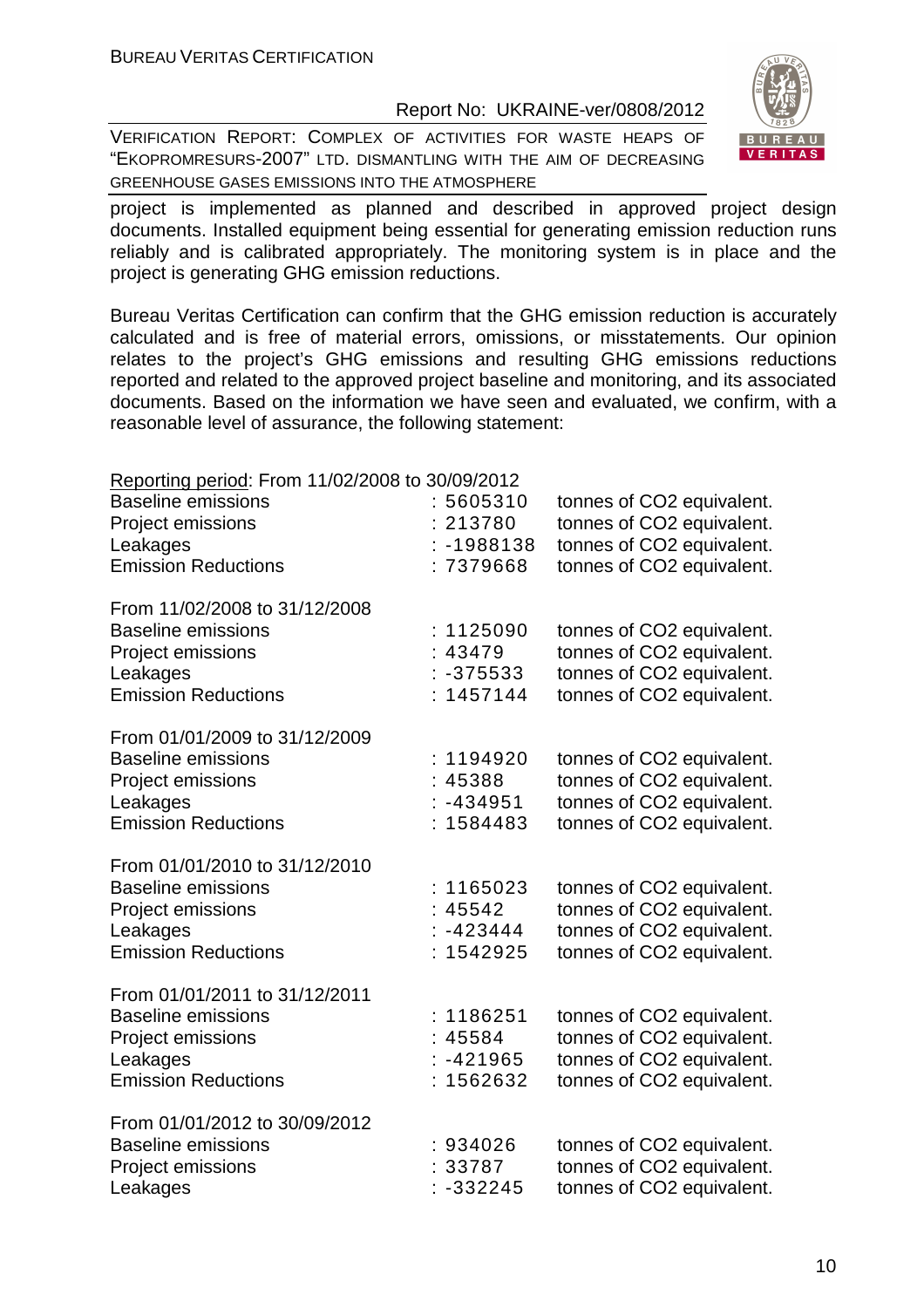VERIFICATION REPORT: COMPLEX OF ACTIVITIES FOR WASTE HEAPS OF "EKOPROMRESURS-2007" LTD. DISMANTLING WITH THE AIM OF DECREASING GREENHOUSE GASES EMISSIONS INTO THE ATMOSPHERE



Emission Reductions : 1232484 tonnes of CO2 equivalent.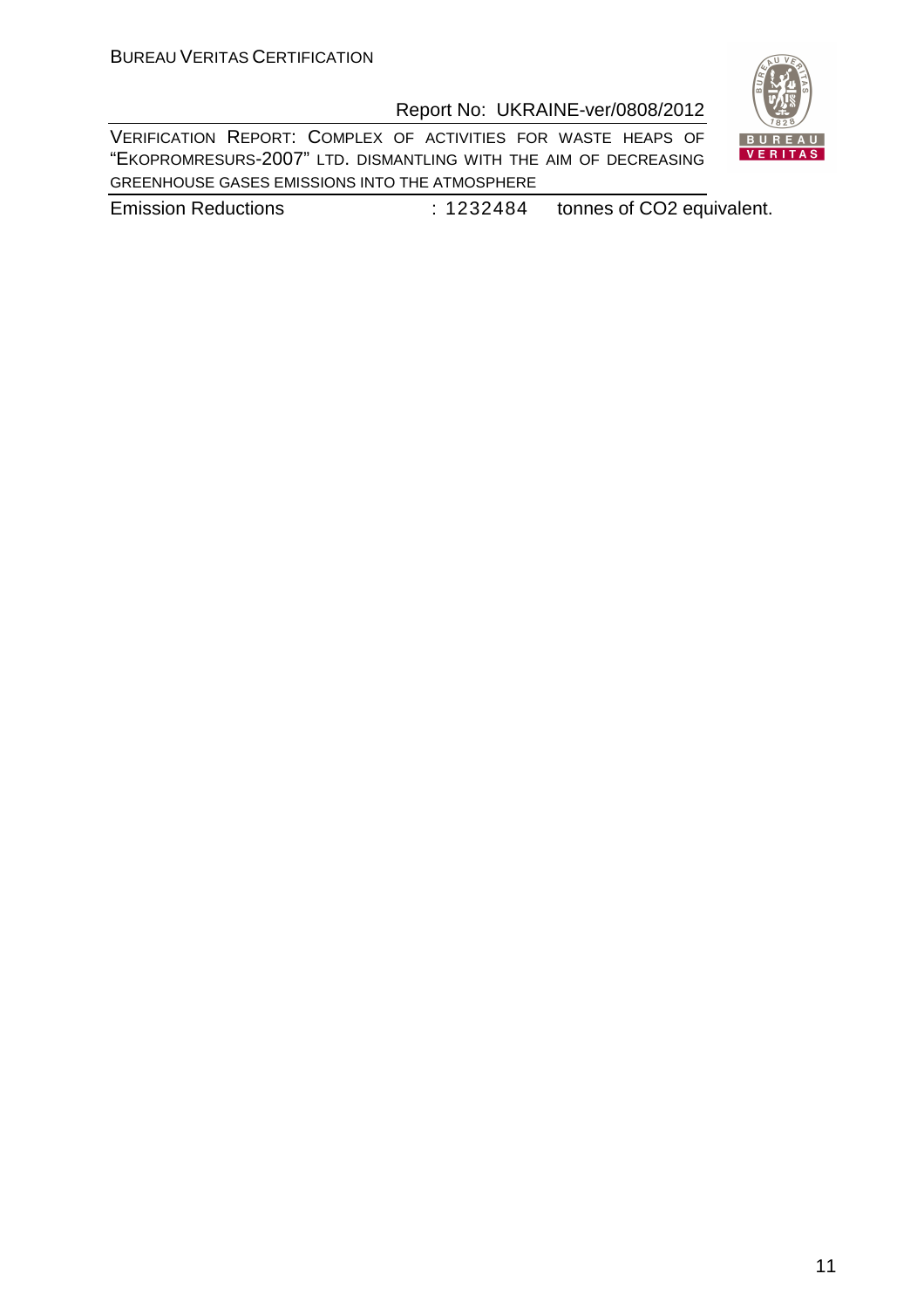VERIFICATION REPORT: COMPLEX OF ACTIVITIES FOR WASTE HEAPS OF "EKOPROMRESURS-2007" LTD. DISMANTLING WITH THE AIM OF DECREASING GREENHOUSE GASES EMISSIONS INTO THE ATMOSPHERE



# **5 REFERENCES**

#### **Category 1 Documents:**

Documents provided by SIA "Vidzeme Eko" that relate directly to the GHG components of the project.

- /1/ Project Design Document "Complex of activities for waste heaps of "Ekopromresurs-2007" ltd. dismantling with the aim of decreasing greenhouse gases emissions into the atmosphere" version 2.0 dated 17/10/2012
- /2/ Monitoring Report "Complex of activities for waste heaps of "Ekopromresurs-2007" ltd. dismantling with the aim of decreasing greenhouse gases emissions into the atmosphere" version 1.0 dated 20/10/2012
- /3/ Monitoring Report "Complex of activities for waste heaps of "Ekopromresurs-2007" ltd. dismantling with the aim of decreasing greenhouse gases emissions into the atmosphere" version 2.0 dated 11/11/2012
- /4/ ERUs calculation Excel-file "Calculation \_T31.xls"
- /5/ Letter of Approval #3111/23/7 dated 19/10/2012 issued by State Environment Investment Agency of Ukraine
- /6/ Letter of Approval # 12.2-02/14315 dated 30/10/2012 issued by Ministry of Environment Protection and Regional development of Republic Latvia

#### **Category 2 Documents:**

Background documents related to the design and/or methodologies employed in the design or other reference documents.

- /1/ Attestation certificate "GOF 'Almazna" Ltd. # 283 from 22/08/11 valid till 22/08/14
- /2/ Attestation certificate "GOF 'Almazna" Ltd. # 206 from 04/09/08 valid till 04/09/11
- /3/ Verification Certificate of thermocouple # 6 August 2012
- /4/ Verification Certificate of thermocouple # 7 August 2012
- /5/ Verification Certificate of thermocouple # 8 August 2012
- /6/ Verification Certificate of millivoltmeter # 0126885 June 2011
- /7/ Verification Certificate of millivoltmeter # 0055129 June 2011
- /8/ Verification Certificate of millivoltmeter # 09094303 June 2011
- /9/ Verification Certificate of weighing scales # 1144 August 2012
- /10/ Verification Certificate of measuring electronic scales VLA-200 # 456
- /11/ Verification Certificate of measuring electronic scales ADV-200 # 457
- /12/ Verification Certificate of measuring technique, set of weights G-2- 210 №459
- /13/ Verification Certificate of measuring technique, set of weights G-2- 210 №458
- /14/ Verification Certificate of measuring electronic scales ANG 200 C №2682
- /15/ Certificate of laboratory drying box # 160 SNOL -3,5.3,5.3,5/3-M2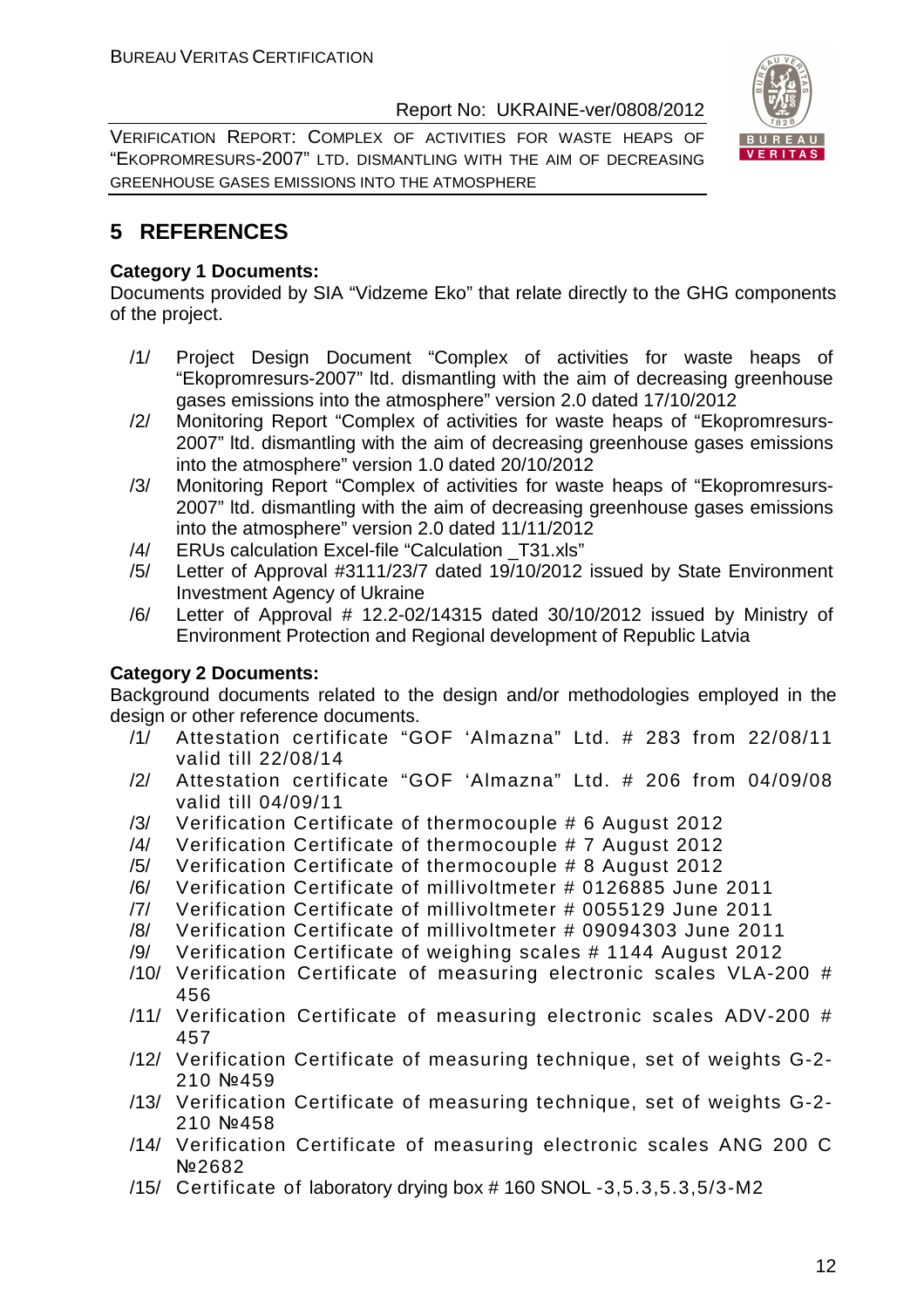

VERIFICATION REPORT: COMPLEX OF ACTIVITIES FOR WASTE HEAPS OF "EKOPROMRESURS-2007" LTD. DISMANTLING WITH THE AIM OF DECREASING GREENHOUSE GASES EMISSIONS INTO THE ATMOSPHERE

/16/ Certificate of laboratory drying box # 161 SNOL

- /17/ Certificate of laboratory furnace of resistance # 162 SNOL1,6.2,5.1/9-U4
- /18/ Certificate of laboratory furnace of resistance # 163 SNOL1,6.2,5.1/9-U4
- /19/ Certificate of laboratory furnace of resistance # 164 SNOL1,6.2,5.1/9-U4
- /20/ Certificate #125 of sieve for determination of granulometric composition
- /21/ Certificate #126 of sieve for determination of granulometric composition
- /22/ Passport of psychrometric hygrometer
- /23/ Verification Certificate of measuring technique, mechanical Stopwatch SOS pr-2b-2-000 №02/08-1098

#### **Persons interviewed:**

List persons interviewed during the verification or persons that contributed with other information that are not included in the documents listed above.

- /1/ Gints KIavinsh JI Project Manager, SIA "Vidzeme Eko"
- /2/ Stah Yuri Mykhailovych JI Consultant, SIA "Vidzeme Eko"
- /3/ Olga Mykolayivna Shpak Head of Laboratory "GOF 'Almazna" Ltd.
- /4/ Vasyl Konstantynovych Pohonyaylo manager of industrial department, "Artik-bud" Ltd.
- /5/ Andriy Romanovych Smischuk recordkeeper at automobile scales "Artik-bud" Ltd.
- /6/ Oleksiy Volodymyrovich Pozharov Director of "Ekopromresurs-2007"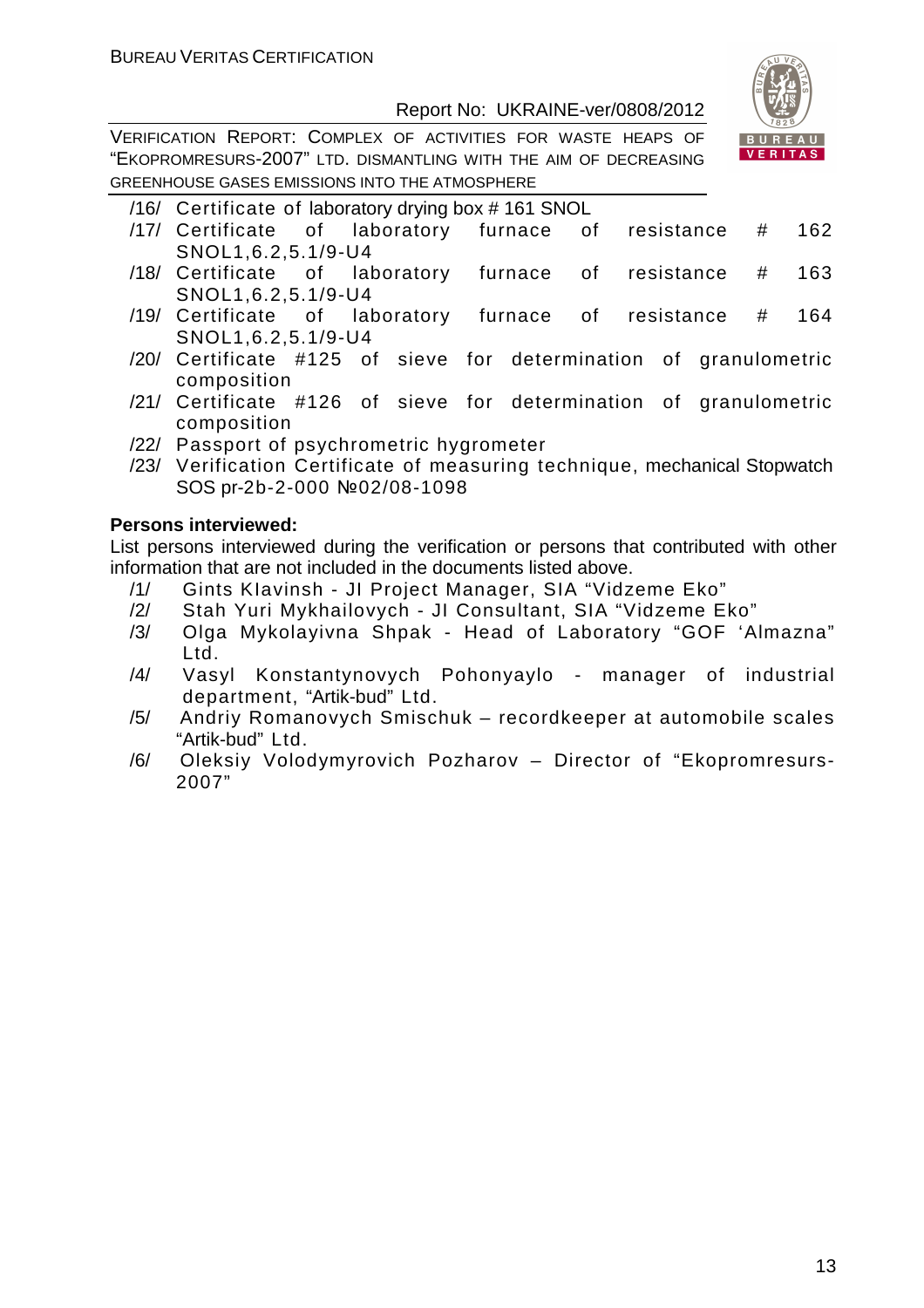VERIFICATION REPORT: COMPLEX OF ACTIVITIES FOR WASTE HEAPS OF "EKOPROMRESURS-2007" LTD. DISMANTLING WITH THE AIM OF DECREASING GREENHOUSE GASES EMISSIONS INTO THE ATMOSPHERE



APPENDIX A: VERIFICATION PROTOCOL **VERIFICATION PROTOCOL** 

**Check list for verification, according to the JOINT IMPLEMENTATION DETERMINATION AND VERIFICATION MANUAL (Version 01)** 

| <b>DVM</b> | <b>Check Item</b>                                                                                                                                                          | Initial finding                                                                                                                                                                                                                                                                                                                                                                                                                                                          |                            |                  |
|------------|----------------------------------------------------------------------------------------------------------------------------------------------------------------------------|--------------------------------------------------------------------------------------------------------------------------------------------------------------------------------------------------------------------------------------------------------------------------------------------------------------------------------------------------------------------------------------------------------------------------------------------------------------------------|----------------------------|------------------|
| Paragra    |                                                                                                                                                                            |                                                                                                                                                                                                                                                                                                                                                                                                                                                                          | <b>Conclusio</b>           | <b>Conclusio</b> |
| ph         |                                                                                                                                                                            |                                                                                                                                                                                                                                                                                                                                                                                                                                                                          | $\mathsf{n}$               | $\mathsf{n}$     |
|            | <b>Project approvals by Parties involved</b>                                                                                                                               |                                                                                                                                                                                                                                                                                                                                                                                                                                                                          |                            |                  |
| 90         | submitting the first verification report to<br>the secretariat for publication in<br>accordance with paragraph 38 of the JI<br>guidelines, at the latest?                  | Has the DFPs of at least one Party The project obtained written approvals from DFPs<br>involved, other than the host Party, of Both Parties Involved. Letter of approval<br>issued a written project approval when $\frac{43111}{237}$ dated 19/10/2012 has been issued<br>from State Environment Investment Agency of<br>Ukraine. Letter of Approval #12.2-02/14315 has<br>been issued by Latvian Ministry of Environment<br><b>Protection and Regional Development</b> | <b>OK</b>                  | OK               |
| 91         | Are all the written project approvals by<br>Parties involved unconditional?                                                                                                | The abovementioned approvals are unconditional                                                                                                                                                                                                                                                                                                                                                                                                                           | <b>OK</b>                  | <b>OK</b>        |
|            | <b>Project implementation</b>                                                                                                                                              |                                                                                                                                                                                                                                                                                                                                                                                                                                                                          |                            |                  |
| 92         | Has the project been implemented in<br>accordance with the PDD regarding<br>which the determination has been<br>deemed final and is so listed on the<br>UNFCCC JI website? | The project has been implemented in accordance<br>with the PDD which determination has been<br>deemed final and is available at JI UNFCCC web<br>site.<br>CAR01<br>Please add information if any additional equipment<br>were used in the project activity during the<br>monitoring period. Also please note if project<br>equipment was changed comparing with the                                                                                                      | CAR01<br>CAR <sub>02</sub> | <b>OK</b><br>OK  |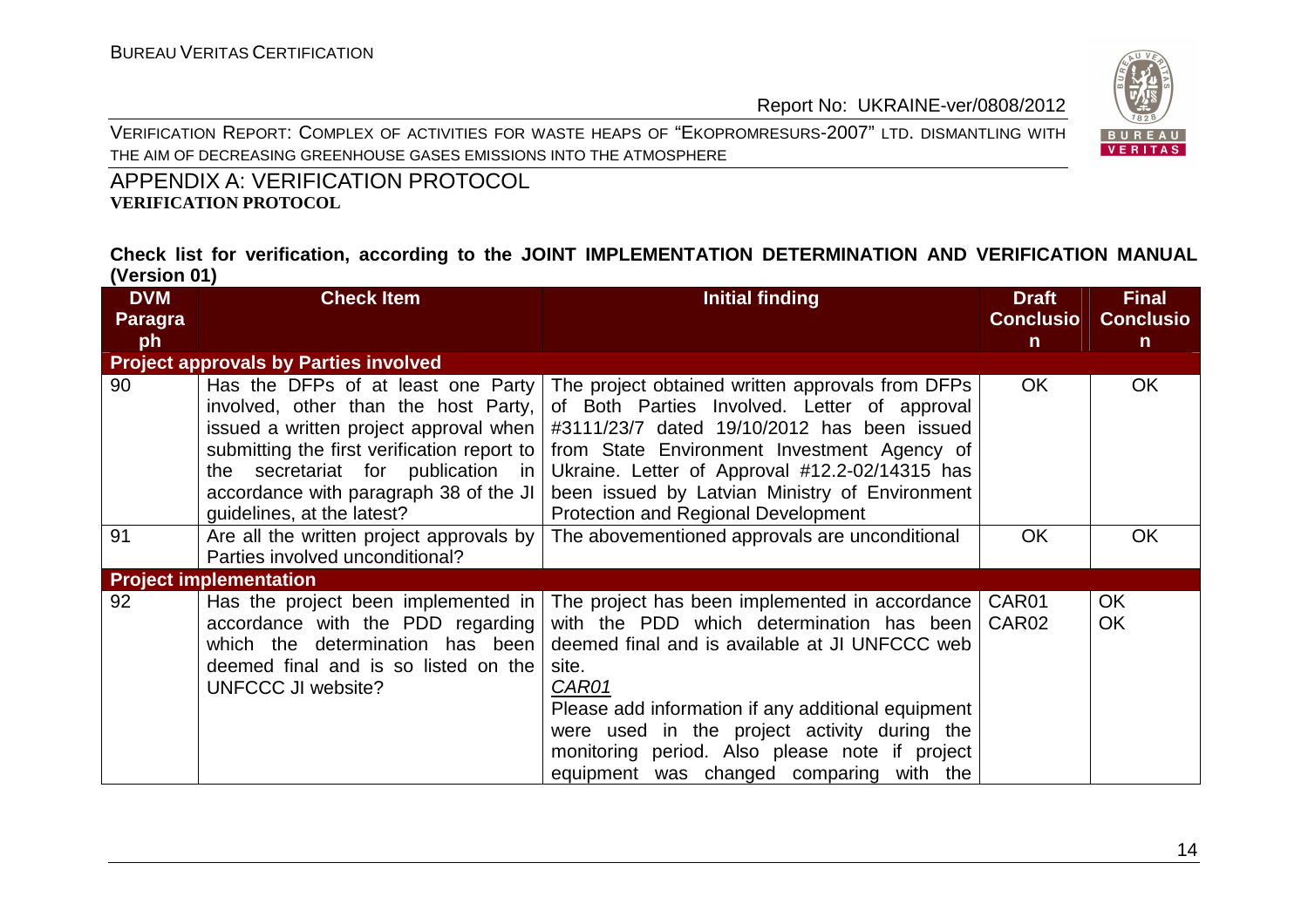

| <b>DVM</b> | <b>Check Item</b>                                                                | <b>Initial finding</b>                                             | <b>Draft</b>     | <b>Final</b>     |
|------------|----------------------------------------------------------------------------------|--------------------------------------------------------------------|------------------|------------------|
| Paragra    |                                                                                  |                                                                    | <b>Conclusio</b> | <b>Conclusio</b> |
| ph         |                                                                                  |                                                                    | n.               | $\mathsf{n}$     |
|            |                                                                                  | determined PDD.<br><b>CAR02</b>                                    |                  |                  |
|            |                                                                                  | The MR indicates in the section A.7 table 1 that                   |                  |                  |
|            |                                                                                  | values of ERUs obtained in 2012 year is differ than                |                  |                  |
|            |                                                                                  | indicated in the PDD by difference in monitoring                   |                  |                  |
|            |                                                                                  | period duration. This is not fully reasonably,                     |                  |                  |
|            |                                                                                  | because values in PDD for 2012 year are obtained                   |                  |                  |
|            |                                                                                  | on the basis of ex-post estimations and data for 9                 |                  |                  |
|            |                                                                                  | months of 2012 is factual. Please provide<br>adequate explanation. |                  |                  |
| 93         | What is the status of operation of the                                           | The project is in operation during the monitoring                  | <b>OK</b>        | <b>OK</b>        |
|            | project during the monitoring period?                                            | period. Information on decisive project parameters                 |                  |                  |
|            |                                                                                  | is provided in the sections B.2.3, B.2.4, B.2.6                    |                  |                  |
|            | <b>Compliance with monitoring plan</b>                                           |                                                                    |                  |                  |
| 94         | Did the monitoring occur in accordance                                           | The monitoring was provided in accordance with                     | <b>OK</b>        | OK               |
|            | with the monitoring plan included in the                                         | the monitoring plan, which is included in the PDD                  |                  |                  |
|            | PDD regarding which the determination                                            | regarding which the determination has been                         |                  |                  |
|            | has been deemed final and is so listed                                           | deemed final and is so listed at JI UNFCC website                  |                  |                  |
| 95(a)      | on the UNFCCC JI website?                                                        | The key factors which are listed in the sections 23                | <b>OK</b>        | <b>OK</b>        |
|            | For calculating the emission reductions<br>or enhancements of net removals, were | (b) (i)-(vii) of DVM are taken into account in                     |                  |                  |
|            | key factors, e.g. those listed in 23 (b)                                         | appropriate way                                                    |                  |                  |
|            | (i)-(vii) above, influencing the baseline                                        |                                                                    |                  |                  |
|            | emissions or net removals and the                                                |                                                                    |                  |                  |
|            | activity level of the project and the                                            |                                                                    |                  |                  |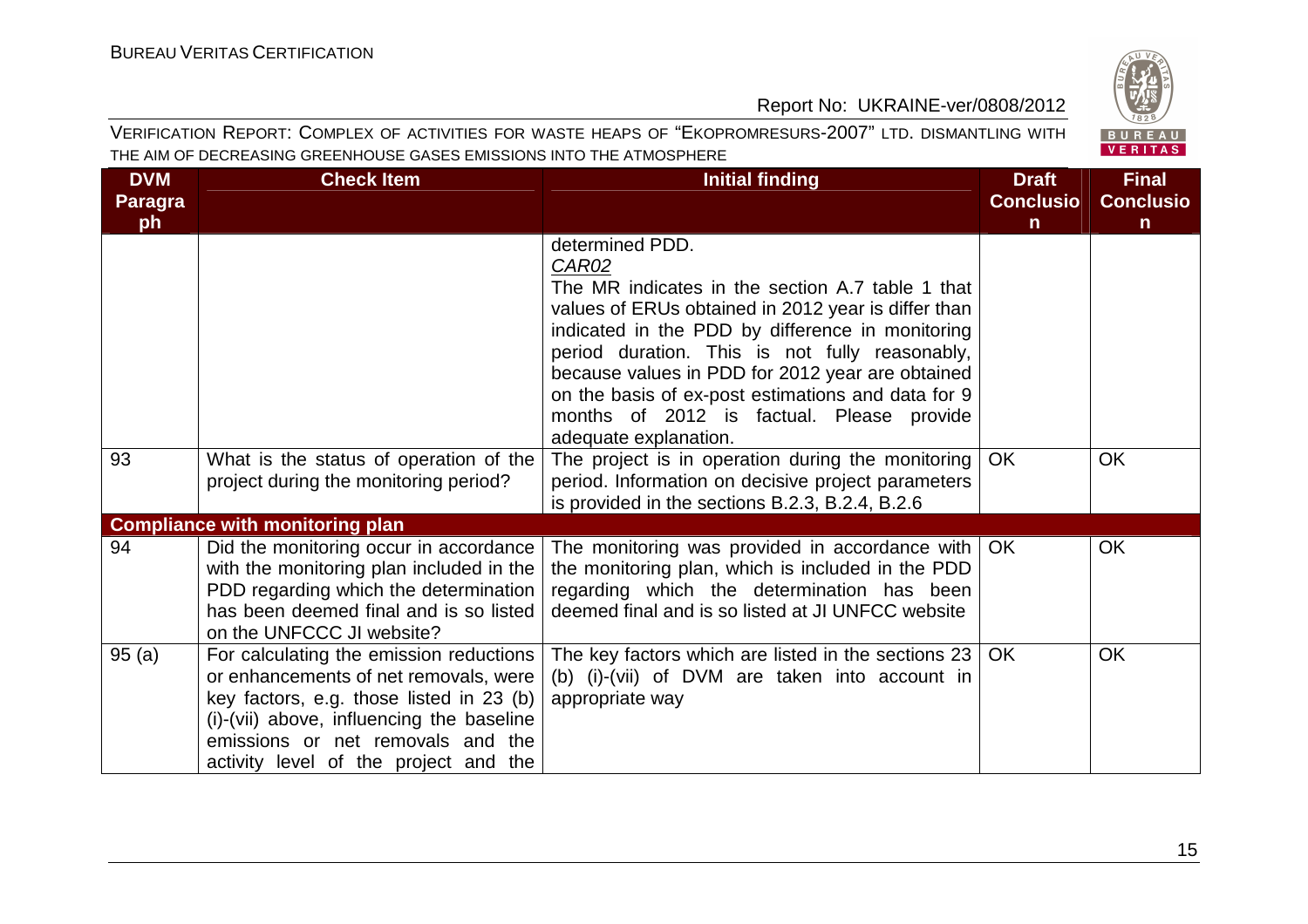BUREAU<br>VERITAS

#### Report No: UKRAINE-ver/0808/2012

| <b>DVM</b>     | <b>Check Item</b>                                                    | <b>Initial finding</b>                                                                   | <b>Draft</b>     | <b>Final</b>     |
|----------------|----------------------------------------------------------------------|------------------------------------------------------------------------------------------|------------------|------------------|
| <b>Paragra</b> |                                                                      |                                                                                          | <b>Conclusio</b> | <b>Conclusio</b> |
| ph             |                                                                      |                                                                                          | $\mathsf{n}$     | $\mathsf{n}$     |
|                | emissions or removals as well as risks                               |                                                                                          |                  |                  |
|                | associated with the project taken into                               |                                                                                          |                  |                  |
|                | account, as appropriate?                                             |                                                                                          |                  |                  |
| 95(b)          | Are data sources used for calculating                                | <b>CAR03</b>                                                                             | CAR03            | <b>OK</b>        |
|                | emission reductions or enhancements                                  | Please add reference on source of diesel fuel                                            |                  |                  |
|                | of net removals clearly identified,                                  | density, which is indicted as 0,85 kg/l                                                  |                  |                  |
|                | reliable and transparent?                                            |                                                                                          |                  |                  |
| 95(c)          | Are emission factors, including default                              | The emission factors used for calculating the                                            | OK               | <b>OK</b>        |
|                | emission factors, if used for calculating                            | emission reduction are selected by carefully                                             |                  |                  |
|                | emission<br>reductions<br>the<br>or                                  | balancing accuracy and reasonableness, and the                                           |                  |                  |
|                | removals,<br>enhancements<br>of<br>net                               | choice of them are appropriately justified                                               |                  |                  |
|                | selected<br>carefully<br>balancing<br>by                             |                                                                                          |                  |                  |
|                | accuracy and reasonableness, and                                     |                                                                                          |                  |                  |
|                | appropriately justified of the choice?                               |                                                                                          |                  |                  |
| 95(d)          | of b<br>Is the<br>calculation<br>emission                            | The calculation of emission reduction are based                                          | <b>OK</b>        | <b>OK</b>        |
|                | reductions or enhancements of net                                    | on conservative assumptions and the most                                                 |                  |                  |
|                | based<br>conservative  <br>removals<br>on                            | plausible future scenarios                                                               |                  |                  |
|                | assumptions and the most plausible                                   |                                                                                          |                  |                  |
|                | scenarios in a transparent manner?                                   |                                                                                          |                  |                  |
|                | Applicable to JI SSC projects only_not applicable                    |                                                                                          |                  |                  |
|                | Applicable to bundled JI SSC projects only_not applicable            |                                                                                          |                  |                  |
|                | <b>Revision of monitoring plan</b>                                   |                                                                                          |                  |                  |
|                | Applicable only if monitoring plan is revised by project participant |                                                                                          |                  |                  |
| 99(a)          |                                                                      | Did the project participants provide an $\vert$ The monitoring plan has not been revised | <b>OK</b>        | OK               |
|                | appropriate<br>justification<br>the<br>for                           |                                                                                          |                  |                  |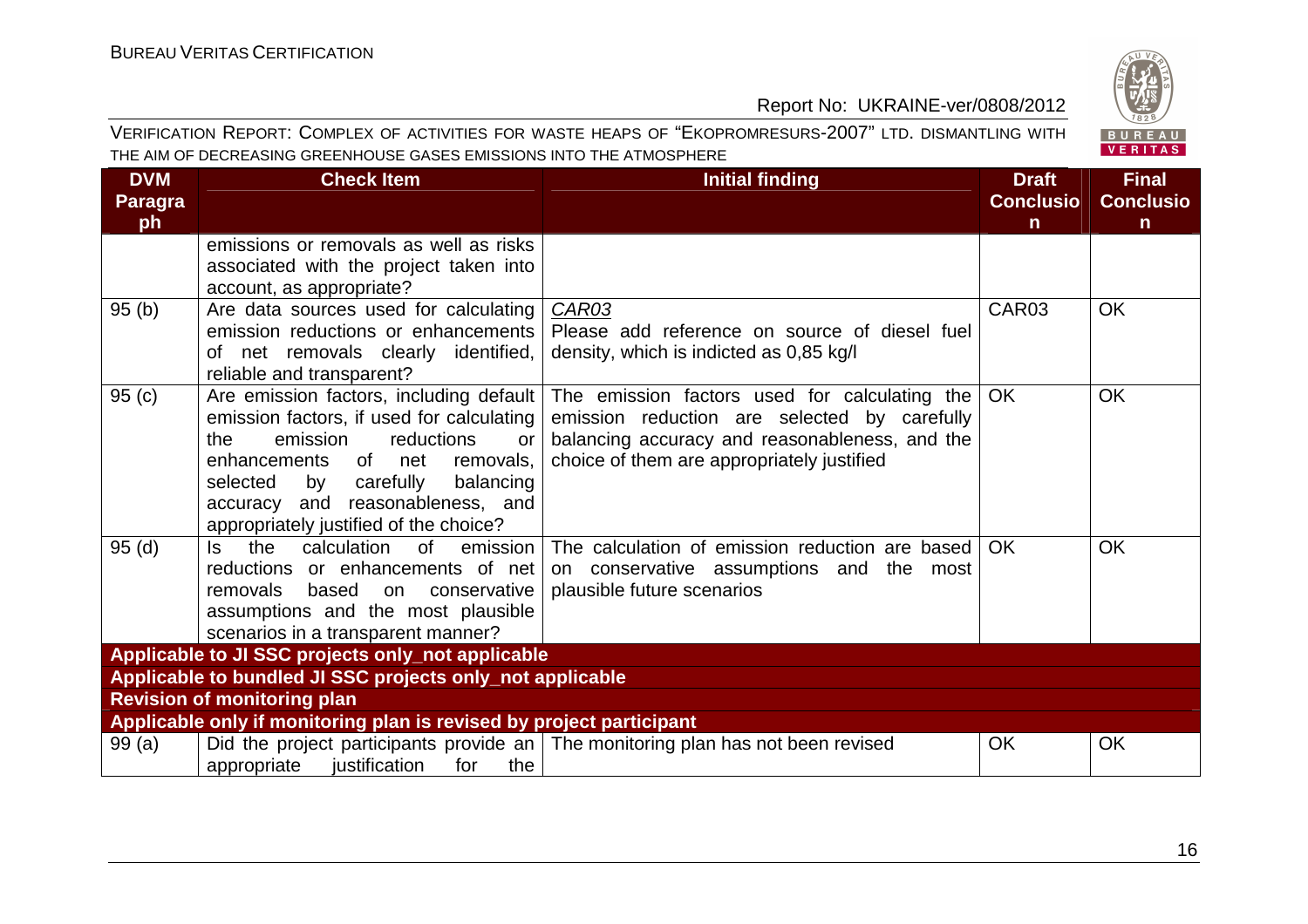

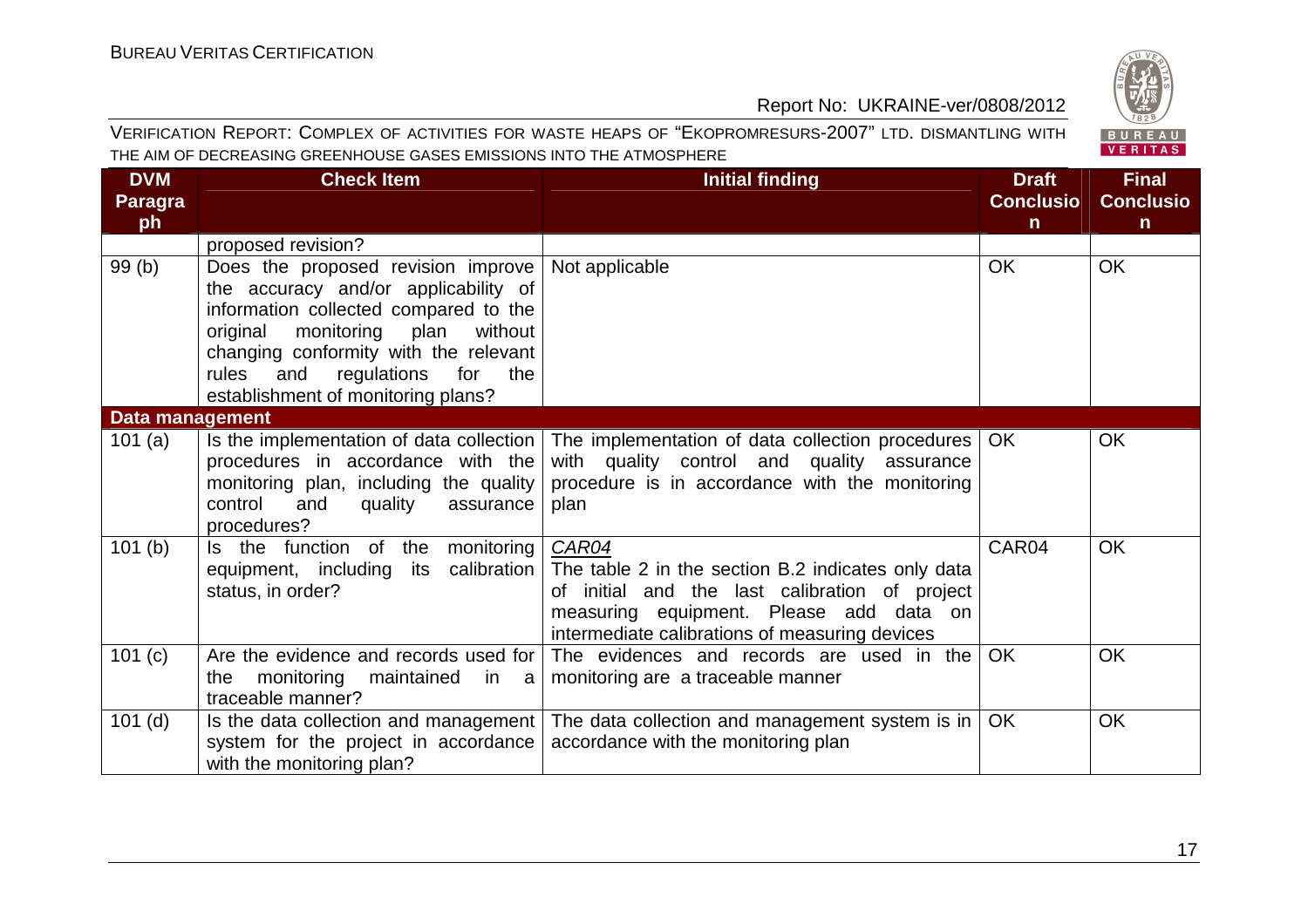#### VERIFICATION REPORT: COMPLEX OF ACTIVITIES FOR WASTE HEAPS OF "EKOPROMRESURS-2007" LTD. DISMANTLING WITH THE AIM OF DECREASING GREENHOUSE GASES EMISSIONS INTO THE ATMOSPHERE

| <b>DVM</b><br><b>Paragra</b><br><b>lph</b>                                                          | <b>Check Item</b> | Initial finding | <b>Draft</b><br><b>Conclusio</b> | <b>Final</b><br><b>Conclusio</b> |  |  |
|-----------------------------------------------------------------------------------------------------|-------------------|-----------------|----------------------------------|----------------------------------|--|--|
| Verification regarding programmes of activities (additional elements for assessment) not applicable |                   |                 |                                  |                                  |  |  |
| Applicable to sample-based approach only not applicable                                             |                   |                 |                                  |                                  |  |  |

#### **Table 2 Resolution of Corrective Action and Clarification Requests**

| Draft report clarification and corrective<br>action requests by verification team                                                                                                                                            | Ref. to<br>checklis<br>questio<br>n in<br>table 1 | Summary of<br>response                                                                                                                                           | project | participant | <b>Verification team conclusion</b> |
|------------------------------------------------------------------------------------------------------------------------------------------------------------------------------------------------------------------------------|---------------------------------------------------|------------------------------------------------------------------------------------------------------------------------------------------------------------------|---------|-------------|-------------------------------------|
| CAR01<br>Please add information if any additional<br>equipment were used in the project activity<br>during the monitoring period. Also please<br>note if project equipment was changed<br>comparing with the determined PDD. | 93                                                | Project equipment used for the rock<br>benefication has not been replaced<br>during the monitoring period and<br>additional equipment has not been<br>installed. |         |             | The issue is closed                 |